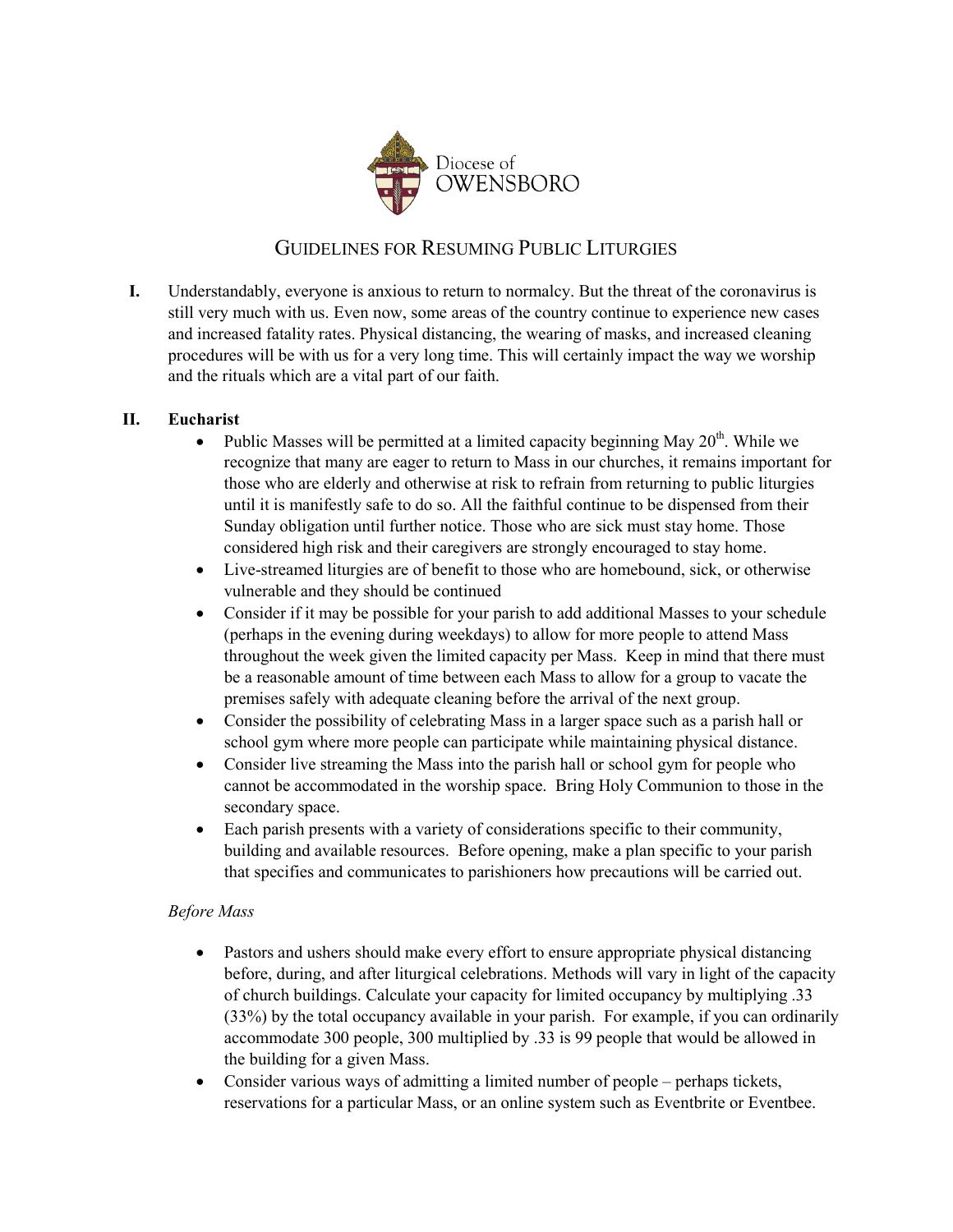Allow people without internet access the ability to call a certain number to make a reservation.

- Other than family/household units, worshippers should be seated six feet apart in all directions. These principles also apply to chapels and other smaller rooms on the parish campus. Map it out to determine proper spacing.
- Consider placing a stand near the presider's chair to hold the Roman Missal. This eliminates the need for the server to stand so close to the presider.
- Consider that at limited capacity, it may not be necessary to have EMHC. This could cut down on those in contact with the vessels.
- "Cry Rooms" should be closed and locked. Those parishes who utilize these spaces for families with small children should make clear that these rooms are not available.
- Anyone over the age of two attending Mass must wear a face mask. The pastor is *not*  required to wear a face mask while celebrating Mass.
- If available, hand sanitizing stations should be set up. You could also encourage attendees to bring their own hand sanitizer for personal use to help conserve parish supplies.
- Baptismal fonts and holy water stoops should remain empty.
- Collection baskets should not be passed around. Consider setting up central boxes or collection points where the faithful can place their contributions. Remind parishioners about opportunities for online giving.
- Priests, deacons, and all liturgical ministers should model good hygienic practices before, during, and after Mass. Presiders, deacons, and EMHC's should continue to use hand sanitizer before Mass, before the Communion Procession, and after Mass.

## *During Mass*

- Bread and wine should continue to be kept from public areas. Therefore, there will be no procession of gifts. The gifts of bread and wine may be brought to the altar simply from the credence table in the sanctuary.
- If hosts for the communion of the faithful are to be consecrated, they could be placed on a second corporal towards the side of the altar. This allows the priest to proffer the words of consecration directly over the host he will consume, with the other hosts on the altar but not directly in front of the priest as he speaks the Eucharistic prayer.
- The Sign of Peace should be given without physical contact, or may be omitted.
- During the Our Father, if the faithful choose to hold hands they should do so only with other members of their household.
- Ministers of Holy Communion are to use alcohol-based hand sanitizer before and after distributing Communion to the congregation (not in between communicants).
- Consider having a stand with a bowl of soapy water and a clean towel available in case physical contact is made. Pour water into ground after Mass.
- The practice of the faithful receiving the Precious Blood from the chalice is suspended.
- The practice of the faithful receiving Holy Communion on the tongue is suspended.
- Physical distancing is to be maintained in the Communion procession. Consider asking hospitality ministers to release each pew. Consider marking the floor with tape indicating 6 feet of distance between persons in the communion line. There should be a single line for communion.
- Singing is not permitted by anyone except the cantor.